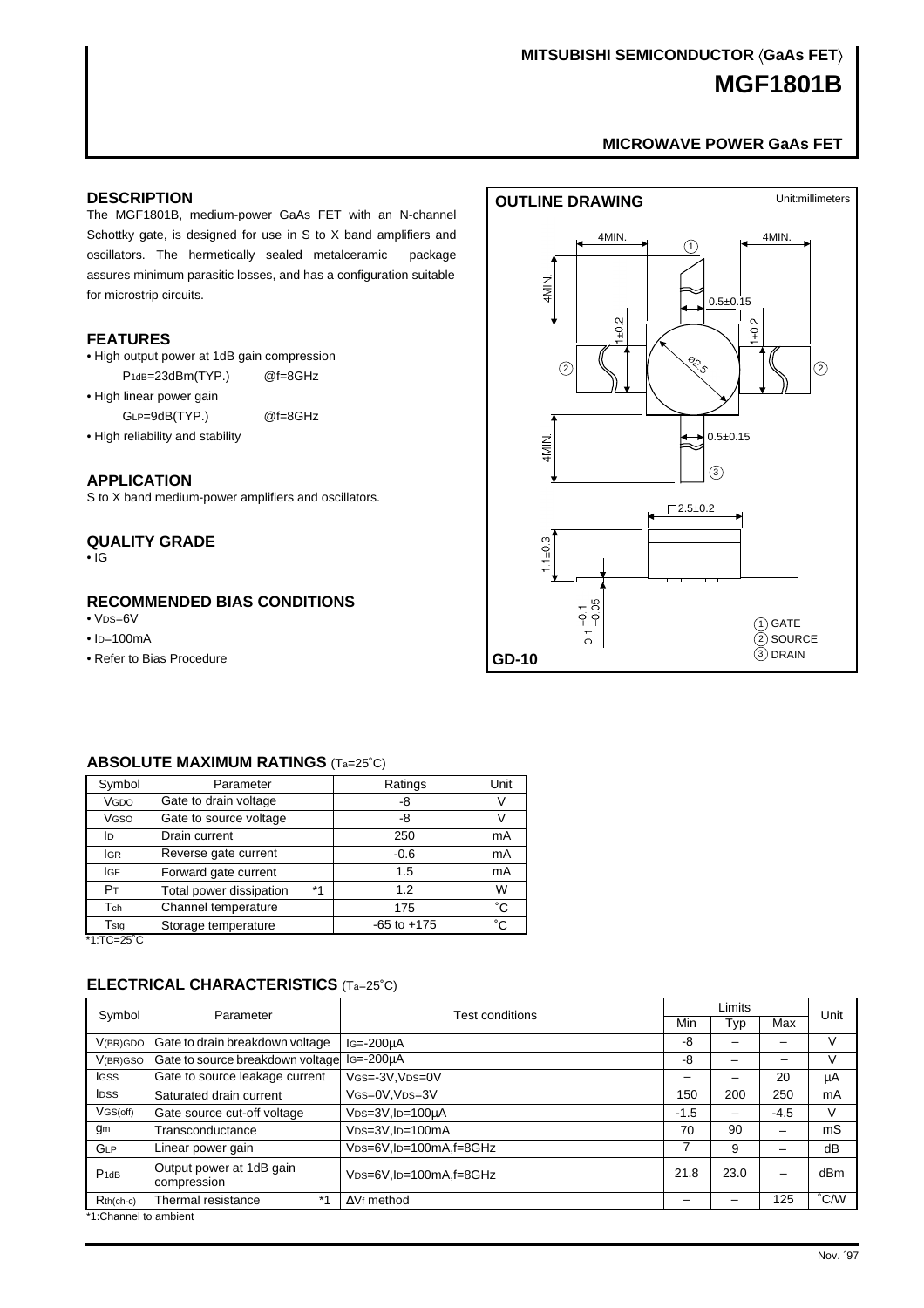## **MICROWAVE POWER GaAs FET**

# **TYPICAL CHARACTERISTICS** (Ta=25˚C)